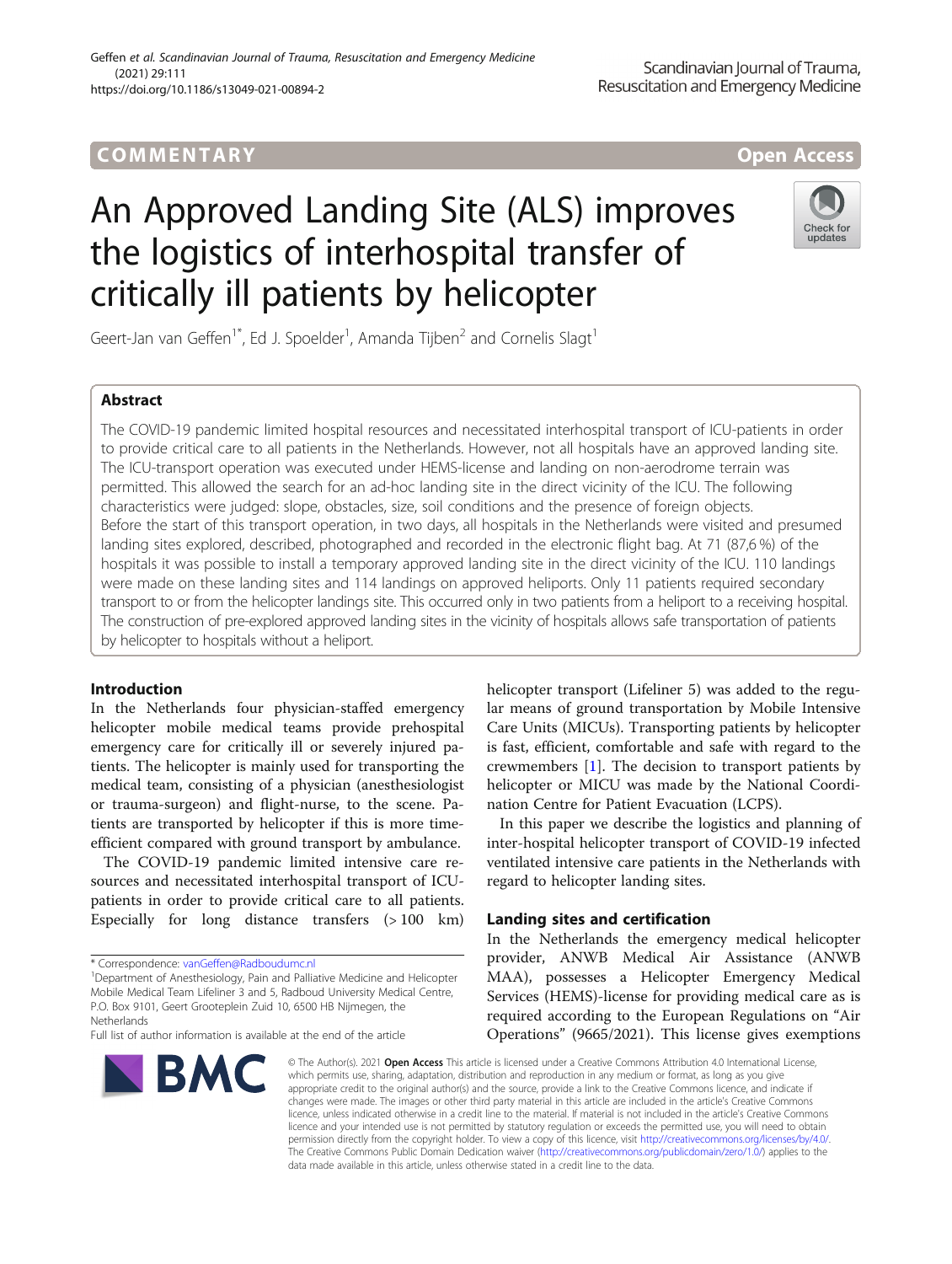and dispensations. For these air operations apply other weather minimums than regular commercial flights. The helicopters may gain entrance to regulatory special use airspace as prohibited and restricted areas. Regarding the urgent character of a HEMS-flight, dispensation for providing a flight plan is granted and the helicopters mostly gain directly permission to leave for a mission. The HEMS-helicopters have a permanent waiver for landing on non-aerodrome terrain.

In the Netherlands most hospitals do not have an officially approved helicopter landing site according the International Civil Aviation Organization, (ICAO) Annex 14 standard [[2\]](#page-3-0). This annex contains standards and recommended practices (SARPs) for airport design and operations such as physical characteristics, obstacle limitations and facilities and technical services normally provided at an aerodrome. The associated costs for constructing and maintaining an approved helipad is an important reason for not constructing an aerodrome in the vicinity of the hospital. Moreover the urge to have a pad depends on the characteristics of the provided care. While regional and small hospitals do not have approved landing sites (ALS), all Dutch trauma centers possess an aerodrome.

The COVID-19 pandemic necessitated ICU-patient transfers from all hospitals regardless the principal care they provide. The ICU-transport operation was executed under HEMS-license and landing on non-aerodrome terrain was permitted. This allowed the search for an adhoc landing site in the direct vicinity of the ICU.

In order to improve flight safety, assumed landings sites in the direct vicinity of the ICUs were explored by ANWB-MAA pilots and security officers of the hospitals. Characteristics were described, photographed and together with a geographical map recorded in the electronic flight bag (EFB). All hospitals were visited and approved landing sites were described.

## Helicopter landing sites requirements and flight safety

During landing of the helicopter a presumed landing site is judged by the pilot and Helicopter Crew Member (HCM) nurse whether the location is fit for landing regardless whether the landing site is officially approved or not. The following characteristics are judged; slope, obstacles, size, soil conditions and foreign objects.

The slope of the surface should be within predetermined limits and is dependent on the type of helicopter. It should prevent mechanical overloading or a rolling over of the aircraft. For the H145 (The ICUtransport helicopter) this is 10° forward, 8° backward, 8° to the left and 12° to the right.

A landing site surrounded by high trees, lamppost or other high objects should be avoided because of safety

reasons during take-off and landing. Figure 1 shows the designing of an ALS which allowed landing on a parking lot in close vicinity of the ICU.

The size of the landing site depends on the type of helicopter and is dependent on the total length of the aircraft. For the H145 this is 28 m x 28 m. During night time this is doubled, 28 m x 56 m. due to the limited view. The soil conditions are not only judged because of avoidance of sinking of the helicopter, but also because of the air displacement (downwash), dust, sand, grit etc. can be blow up into the air. Blow up of drifting snow (white-out) or drifting sand can blur the view of the pilot and cause danger to the crew and injure by-standers. Loose objects may cause damage in the environment or helicopter due to air displacement. Preferably landing sites should not be marked by freestanding fences, pawns, or marking ribbons, because they might be blown away and be a risk for the helicopter and surroundings. Finally, the site is inspected for humans and animals. The loud sound of the engine may frighten animals. Runaway animals may injure themselves or others and cause damage.

During night, the view on the landing site is limited. Visual aids in order to improve night view such as night vision goggles are hindered by strong ambient lights. This is among other safety precautions, the reason not

Fig. 1 Construction of an ALS at the parking lot of Alrijne Hospital, Leiderdorp, the Netherlands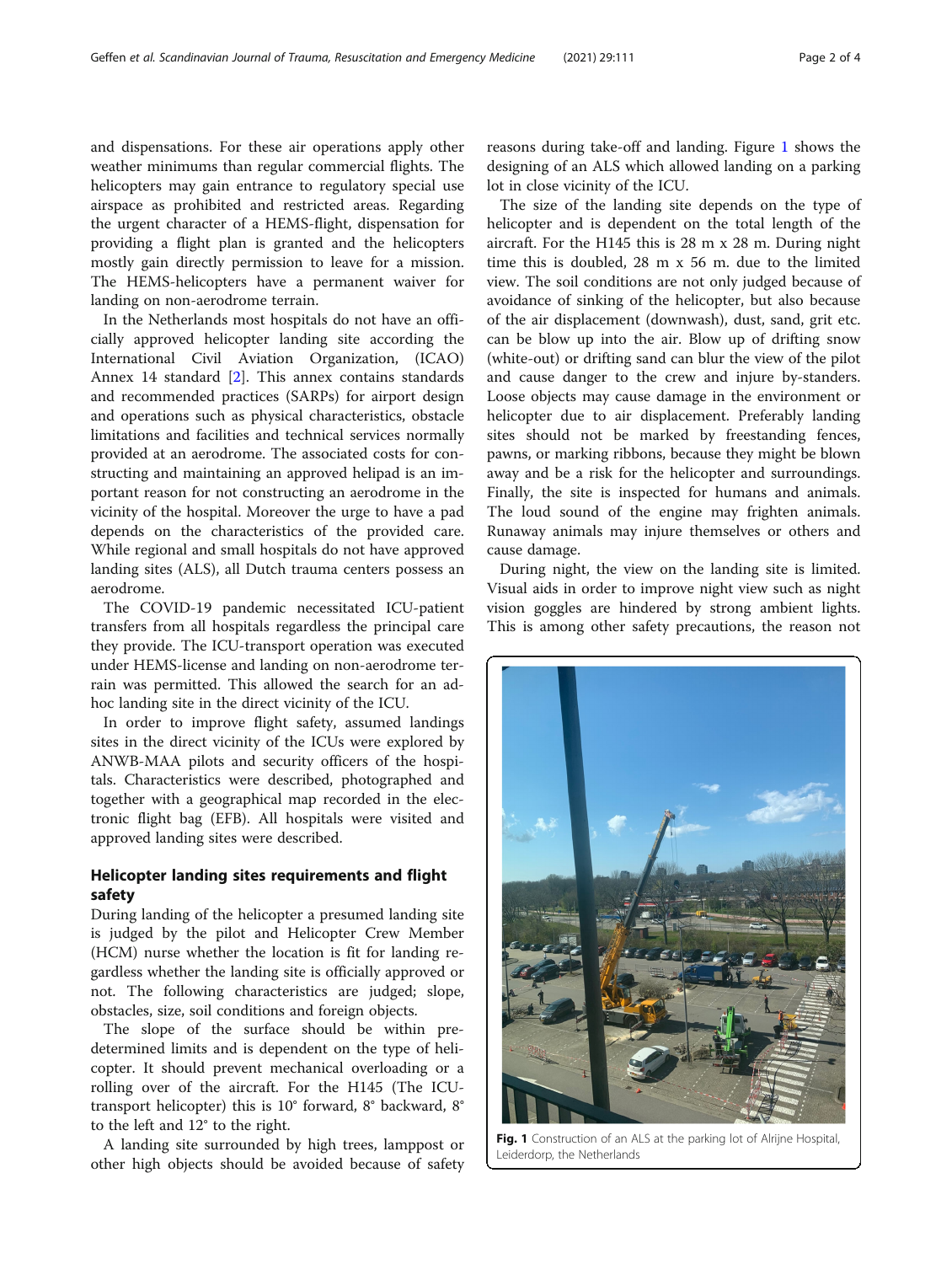

to make HEMS-landings in contiguous built-up areas during night-time. However, a HEMS-landing on a preexplored and approved landing site in the direct vicinity of a hospital in a city is allowed (Fig. 2).

Strictly applied, no additional security or fire brigade is necessary on an ALS-location, although it is advised to inform them about the planned flight. They might inspect the landing site and judge whether it still fulfills the requirements for a save landing zone. Obstacles and objects can be removed and during landing they can guide bystanders and provide additional safety.

## Approved landing sites requirements and patient safety

For ICU-patient transportation additional requirements apply for a landing site. The distance between intensive care (IC) and emergency department should be as short as possible. The road from hospital to ALS should be paved and allow easy cornering and steering of the patient transport stretcher with medical equipment which may weigh up to 250 kg. Preferably the road could be shielded because of patient privacy.

### Avoidance of secondary transport by ambulance

During the second wave of the COVID-19 pandemic the helicopter transport operation was restarted after an interruption of several months and it was noted that some hospitals changed the hospital area and reinstalled paying parking places on presumed landing sites. This necessitated additional transportation from the ICU to the helicopter landing site. Not only the total transport time increases, but also the risk on adverse effects [[3\]](#page-3-0).

Aviation certified transport trolleys are not compatible with ground ambulances and require additional patient transfers or additional organization and logistics.

#### **Experiences**

An ALS was designated at 71 ( 87,6 % ) of the general hospitals in the Netherlands (Fig. 2). Dense buildings, obstacles, or lack of cooperation to prepare parking places for helicopter landing prevented the designation of an ALS in the direct vicinity of 10 hospitals.

Between march 24 2020 and march 24 2021, in the Netherlands, 112 interhospital helicopter transfers of COVID-19 ICU-patients were made (Table 1). During this one year period 110 (49,1 %) landings were made at

**Table 1** Landing site characteristics of interhospital and secondary transport in the Netherlands

| Landings at referral hospital $(n = 112)$ |      |            |    | Landings at receiving hospital ( $n = 112$ ) |      |                       |      |
|-------------------------------------------|------|------------|----|----------------------------------------------|------|-----------------------|------|
| <b>ALS</b>                                |      | <b>HLS</b> |    | <b>ALS</b>                                   |      | <b>HLS</b>            |      |
| $\mathbb N$                               | $\%$ | N          | %  | N                                            | %    | N                     | %    |
| 84                                        | 75.0 | 28         | 25 | 26                                           | 23.2 | 86                    | 76.8 |
| <b>SEC. TRANSPORT</b>                     |      |            |    |                                              |      | <b>SEC. TRANSPORT</b> |      |
| N                                         | %    |            |    |                                              |      | Ν                     | %    |
| 9                                         | 10.7 |            |    |                                              |      |                       | 2.3  |

ALS approved landing site, HLS Heliport landings site